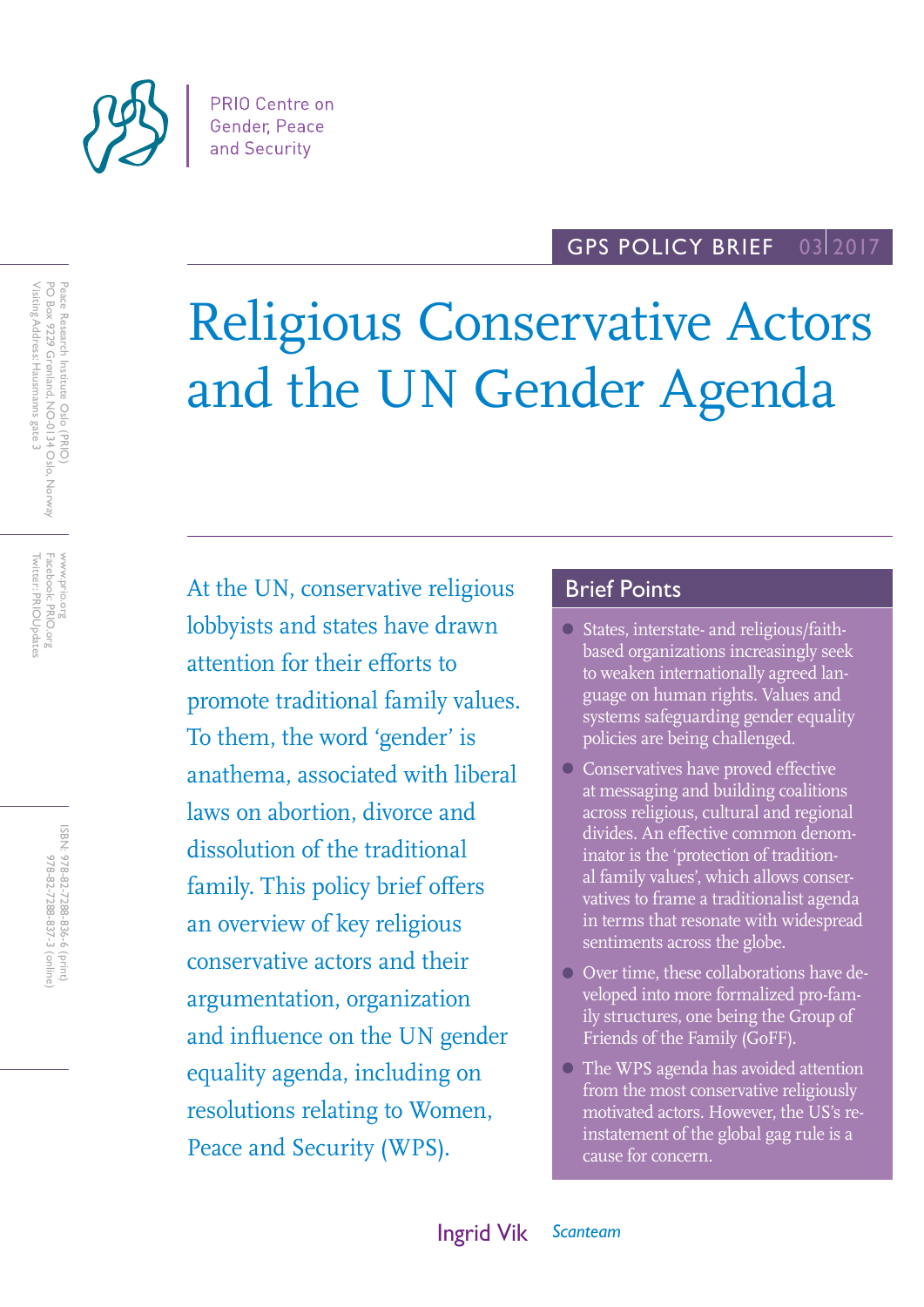#### **Brief History**

Over the past two decades, groups of conservative religious lobbyists, primarily American Christians, alongside the Vatican and with support from a large number of Muslim states, have continued to fight gender equality and sexual reproductive health and rights (SRHR) at the United Nations (UN). The starting points were in 1994 at the International Conference on Population and Development in Cairo, and in 1995 at the World Conference on Women in Beijing, where the Vatican, with support from states in the Arab wold, Africa and Latin America, was able to influence discussions on demography and family planning.

Also Christian conservative groups attended the Beijing conference led by the female Christian Right activist, Beverly LaHaye, founder of the lobby organisation Concerned Women for America. LaHaye broadcasted daily radio reports from Beijing to her constituencies back home, smearing her US feminist opponents and making sure that "the voice for pro-family women was heard".1 In the following years, Christian conservatives started to appear at UN meetings, and have since taken an active role in debates and gatherings mainly on SRHR and women's rights.<sup>2</sup>

The American religious actors are associated with the Christian Right, mirroring the 'culture wars' in the polarized American political debates. They constitute networks of Evangelical, Catholic and Mormon organizations and actors that are pragmatically collaborating on common issues of concern.

#### **Organizing the Conservative Voice**

By watching their progressive opponents, the Christian conservatives learned how to manoeuvre the UN system through lobbying and negotiation strategies and by developing guidelines that helped like-minded newcomers to adopt effective working modes. A shift was seen in 2001 when President Bush moved into the White House. From being outside activists, they now became influential insiders with resources and connections with which to shape their own political initiatives. Since then, they have apparently taken on a more constructive approach; while continuing to block gender equality polices at conferences and meetings,



High-Level UN Event – Uniting Nations for a Family-Friendly World. Photo: UN Family Rights Caucus

they also promote pro-family policies as a means to reach internationally agreed development goals. Some of the actors have been able to develop partnerships overseas, and have thus extended their networks in the Global South.

Over time, these collaborations have also become more organized and have developed into more formalized pro-family structures. One such achievement was seen in 2014, when a group of states assembled under the label Group of Friends of the Family (GoFF). GoFF was launched at the UN in 2015 during an event organized by Belarus, Egypt and Qatar. It currently has 25 members and operates as a block to promote family-friendly policies at the UN.

#### **Secular Arguments**

Ultimately, UN battles are won by gathering the majority of votes through appealing to reasons of state, rather than religious arguments. Accordingly, religious actors avoid framing their issues in faith-specific terms, but do so rather in terms of protecting *the family* and defending *sovereignty*.

'Family values' is a potent political slogan with a universal appeal that allows religious conservative actors to bridge otherwise deep religious, doctrinal or ideological differences. A typical claim is that gender equality arguments are dictated from an aggressive secular wing in the West, one that not only promotes militant secularism, but that actively undermines religious and traditional values.

The basic pro-family argument is that the traditional family is under threat, with severe consequences for society as well as families and individuals. The job of the conservative lobbyists, as they see it, is thus to defeat UN proposals that they view as undermining the family. The 'pro-family' arguments include a firm protection of traditional gender roles. These are seen as essential to protecting the family as the core social institution in society.

American religious rights activists are motivated by their concern over religious freedom and parental rights against restrictions made by the state, and the sovereignty of national governments against the UN. A recurring argument is that the UN has left its mandate to pursue global peace, and has instead become a multi-national bureaucracy that threatens national sovereignty. The sovereignty argument resonates well with many member states, particularly on regulations of family matters that are typically considered the internal affairs of states and that are bound up with cultural sensitivities.

#### **Two Initiatives**

Two specific religio-political initiatives are worth briefly mentioning: The Russiansponsored resolution on traditional values at the UN Human Rights Council in 2009<sup>3</sup>; and the resolution on the protection of Family Values in 2015.4

In 2009, Russia, supported by the Russian Orthodox Church, introduced a draft resolution to the UN Human Rights Council on traditional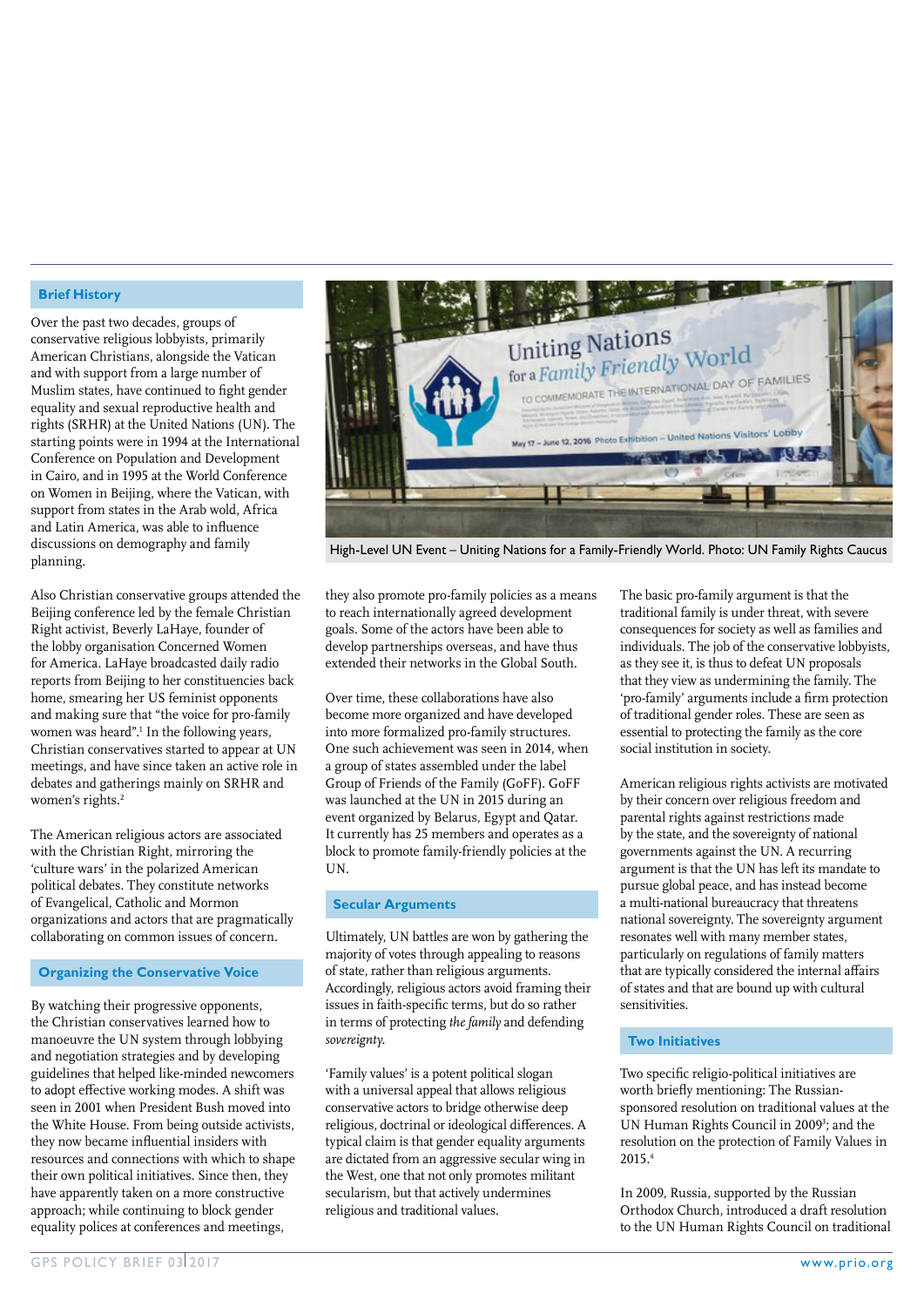by human rights defenders as an attempt to undermine the universality of human rights. It was argued that the resolution did not account for damaging traditional values such as racism, sexism and xenophobia, and that it undermined the fact that harmful traditional practices – such as female genital mutilation – are often legitimized by traditional values, to mention a few of the critical points. It also undermined the fact that authorities often use traditional values to subordinate women and minorities, including sexual minorities. The resolution on traditional values has gradually lost momentum. Instead, the Human Rights Council adopted a resolution on the protection of the family in 2015

values. The draft was adopted under the title 'Promoting human rights and fundamental freedoms through a better understanding of traditional values of humankind'. The resolution was highly controversial and was interpreted

 $(HRC/RS/29/22).$ <sup>5</sup> The group of initiators was composed of countries like Bangladesh, Belarus, Egypt, Qatar and Saudi Arabia. China was also mobilized, as were some of the more moderate states such as Cote D'Ivoire, Tunisia and El Salvador. Conservative American NGOs and lobbyists have played While countries such as the Netherlands and tied to a specific agenda, to which th important roles in building state support for this initiative through continuous lobbying and organization of 'pro-family' side events with inter-state and state actors at the Human Rights Council. Progressive states and NGOs



### The Group of the Friends of the Family

(GoFF) is a coalition of UN Member States that reaffirm that the family is the natural and fundamental group unit of society and is entitled to protection by society and the State. The GoFF believe that genuine and effective sustainable development may not be achieved without the family.

The Group of the Friends of the Family.

view this resolution as problematic in a number of ways: the resolution challenges established human rights language; it is viewed as an opposition to 'the West' and liberal democratic values; and it represents a serious push back against advances made on women's rights and anti-discrimination.

#### **Implications for the Women, Peace and Security Agenda**

The WPS agenda seems to have avoided attention from the most conservative religious actors at the UN. Yet, President Trump's first call after taking office was to reinstate the global gag rule, which imposes restrictions on NGOs overseas for receiving international family planning assistance if they provide or make The resolution on traditional values has stated by referrals for abortion. The Mexico City Policy was enacted by Ronald Reagan in 1984, revoked by Bill Clinton in 1993, reinstated by George W. Bush in 1999 and rescinded by Barack Obama in 2009. Trump followed suit in the partisan pattern, although he also expanded the policy, as the current version also includes restrictions on governmental organisations that were exempted in previous versions.

> While countries such as the Netherlands and Norway have come to the fore and launched funds to cover some of the gap, the new American policy is cause for concern beyond matters of finance. Rather, it threatens to undermine international law and the US's international legal obligations. The WPS agenda comprises of eight resolutions, including the UNSCR 2122 that was adopted unanimously in 2013 and which recognizes the need for access to sexual and reproductive health services, "including regarding pregnancies resulting from rape, without discrimination". The US is a permanent member of the Security Council and a pen-holder on resolutions relating to sexual violence in conflict, and the global gag rule conflicts the provisions and principles of the  $\frac{1}{2}$ WPS agenda. sovereignty and the dignity of the human

### **The Holy See American person. C-FAM person.**

The Holy See is a key opponent to the UN's "gender agenda", and a leading actor on the conservative wing with its unique status as a permanent observer state at the UN's General Assembly, the Security Council and the Economic and Social Council with the right to participate in debates and intervene

in discussions of any issue. It has routinely and consistently denounced any language on reproductive rights and gender mainstreaming at the UN, including in relation to the WPS agenda. A key concern is what is seen as the 1325 resolution's de-emphasis on the family and women's role in it. While the Holy See approves women's participation in formal parts of a peace process, it underlines women's role and place in informal processes of peace "in which the family plays a central role". The Pope calls for woman's participation because the "finesse, particular sensitivity and tenderness women possess represent a genuine strength not only for the life of families, for creating an atmosphere of peace and harmony, but for the whole of humanity, too".<sup>6</sup>

This is consistent with the Vatican reasoning and understanding of the family and the role of men and women in society. The Catholic Church's view rests on an essentialist definition in the partisan of gender with references to holy texts, natural law and biological determinism. Men and women fill different, but complementary, roles (husband-wife, breadwinners-caretakers) and belong in separate spheres (workplace/publichome). Gender is viewed as a political concept tied to a specific agenda, to which the Vatican (as well as other religious conservative groups) stands opposed: the promotion of women's rights, same-sex marriage, diversity of family forms, contraceptives and legal abortion.

#### **Resistance in the Field?**

In the specific conflict/post-conflict contexts where the WPS agenda is to be implemented, religious and political conservative groups and actors have continued to argue against women's participation in formal political processes. participation in formal political processes opposition in many post-conflict societies is effectively mobilized against legal reforms to gender discriminatory laws.

In Columbia, gender politics were actively used to mobilize votes against the peace agreement between the government and the Revolutionary Forces of Colombia (FARC) in 2016. The most vocal opposition came from evangelical leaders who opposed the agreement's language of combating all forms of discrimination, including those based on gender and sexual orientation, and to legalization of same-sex marriage. The children of the matrice  $\mathbf{r}_{\text{max}}$